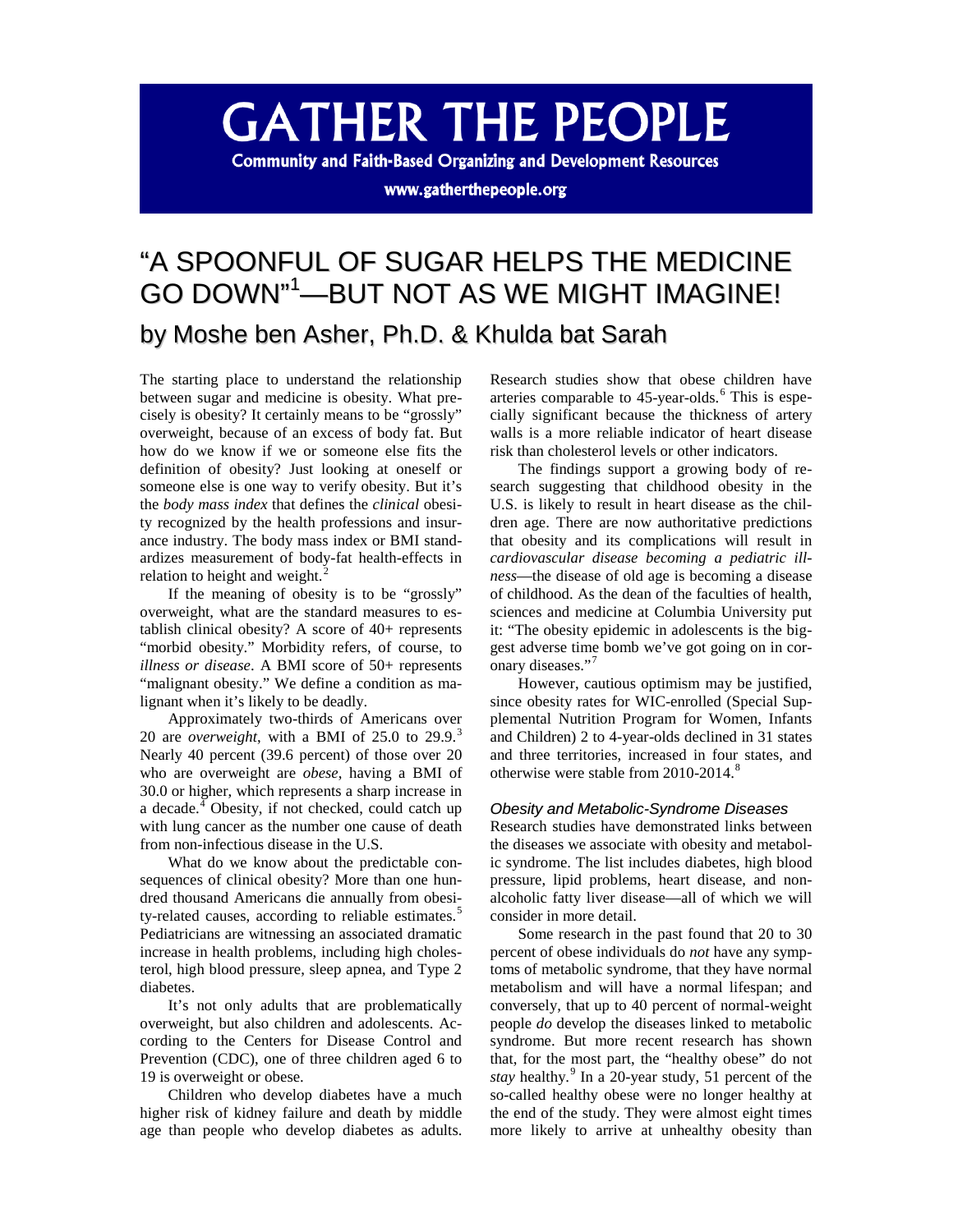healthy adults who were not obese.<sup>[10](#page-7-4)</sup> A 2013 systematic review of studies that followed obese people for more than 10 years, even those who were metabolically healthy, found an increased risk of cardiovascular death and heart attack; and the re-searchers concluded, "healthy obesity is a myth."<sup>[11](#page-7-5)</sup> Other studies have reached somewhat different conclusions, drawing distinctions between different kinds of fat (e.g., belly or buttocks).

Many people believe that obesity is the root cause of metabolic diseases. But obesity is *not* the cause; it is a *marker* for metabolic dysfunction, which is even more prevalent than obesity. In any event, strictly speaking, our concern is *not* primarily obesity per se but with whatever causes the metabolic dysfunction. So, our question should be: *What food ingredients do research studies link to metabolic syndrome*?

#### *Food Linked to Metabolic Syndrome*

Fructose, in whatever form, when consumed as "free sugar"—that is, added to foods by a manufacturer, cook, or consumer—in more than small amounts, sets off bodily processes that lead to liver toxicity and a host of other metabolic diseases.<sup>[12](#page-7-6)</sup> Natural fructose in fruits and other foods is not a problem, because the food's fiber diminishes its effect.<sup>[13](#page-7-7)</sup> But "free sugar," because of the amount of fructose, induces all the diseases associated with metabolic syndrome—which, once again, include:

- Hypertension—that is, high blood pressure, because fructose increases uric acid, which raises blood pressure;
- Lipid problems—high triglycerides and insulin resistance through synthesis of fat in the liver, leading to cardiovascular disease;
- Diabetes—from increased liver glucose production combined with insulin resistance;
- Aging process—caused by damage to lipids, proteins, and DNA through binding of fructose to these molecules;
- Non-alcoholic fatty liver disease; and
- Risk of cancers of the uterus, kidney, gallbladder, and liver; and smaller risk increases for at least six other types of cancer—which are all linked to higher BMI.

It may seem unbelievable, but *sugar is toxic*, poisonous when consumed in substantial amounts as "free sugar."<sup>[14](#page-7-8)</sup> The over-simplified explanation is that the body's organs do not metabolize fructose normally. The consequence is that the added sugar leads to the diseases we associate with metabolic syndrome. Dr. Robert Lustig, a neuroendocrinologist at the UCSF School of Medicine, provides a detailed explanation of the metabolic process, suitable for non-scientists, in a YouTube video presentation titled, "Sugar: No Ordinary Commodity."[15](#page-7-9)

Of course, there are numerous causes of obesity. But food manufacturers have purposely added ingredients to many foods during the last two decades with the knowledge they would have two effects: (1) addicting consumers to the substance and thereby increasing their appetite and consumption, and in turn their own profits; and (2) causing consumers to gain weight, becoming overweight and obese, and thereby increasing their risk for lifethreatening diseases.

The addictive potential of certain ingredients in food—especially sugar, but also salt and un-healthy fats—is not in doubt.<sup>[16](#page-7-10)</sup> Not yet fully established scientifically are all the circumstances and processes through which addiction occurs. However, one of the major contributors to the rise in obesity and metabolic syndrome during the last two decades has been the introduction and everwidening use of high fructose corn syrup (HFCS) in a broad range of processed foods. High fructose corn syrup is often thought *not* to be different in its effects from ordinary table sugar, but in addition to being much more widely and heavily used than sugar because government subsidies for growing corn have made it relatively cheap, there's another downside to HFCS: "High-fructose corn syrup is especially dangerous because, unlike sugar which is 50:50 glucose and fructose, high-fructose corn syrup may contain up to 75 percent fructose, which drives obesity, diabetes, cancer, fatty liver, and heart disease."

To understand the effect of fructose on *appetite*, contributing to overweight and obesity, it's necessary to understand something about how sugar works in the human body:

- When we eat any kind of food that we metabolize as sugar—whether as carbohydrates in the form of bread, potatoes, or rice, fresh fruit, or in any refined form, such as table sugar—the pancreas produces insulin.
- Insulin helps the sugar get into the cells where it's turned into energy.
- Normally, when we eat some sugar, the body produces just enough insulin to metabolize it.
- But when the body takes in *too much sugar*, insulin levels become elevated.
- Over time, the body becomes resistant to the effects of insulin—it needs increasing amounts of it to do the same job.
- Insulin resistance is like drug addictiontolerance, and with a high level of insulin in the blood, the body's tissues no longer respond normally to the hormone.
- So, the pancreas produces more of it, elevating insulin levels even higher in the body's response to overcome the resistance, and on and on in a vicious cycle.
- When we have more insulin in our blood than sugar, our body sends a message to the brain to eat some sugar to even out the balance.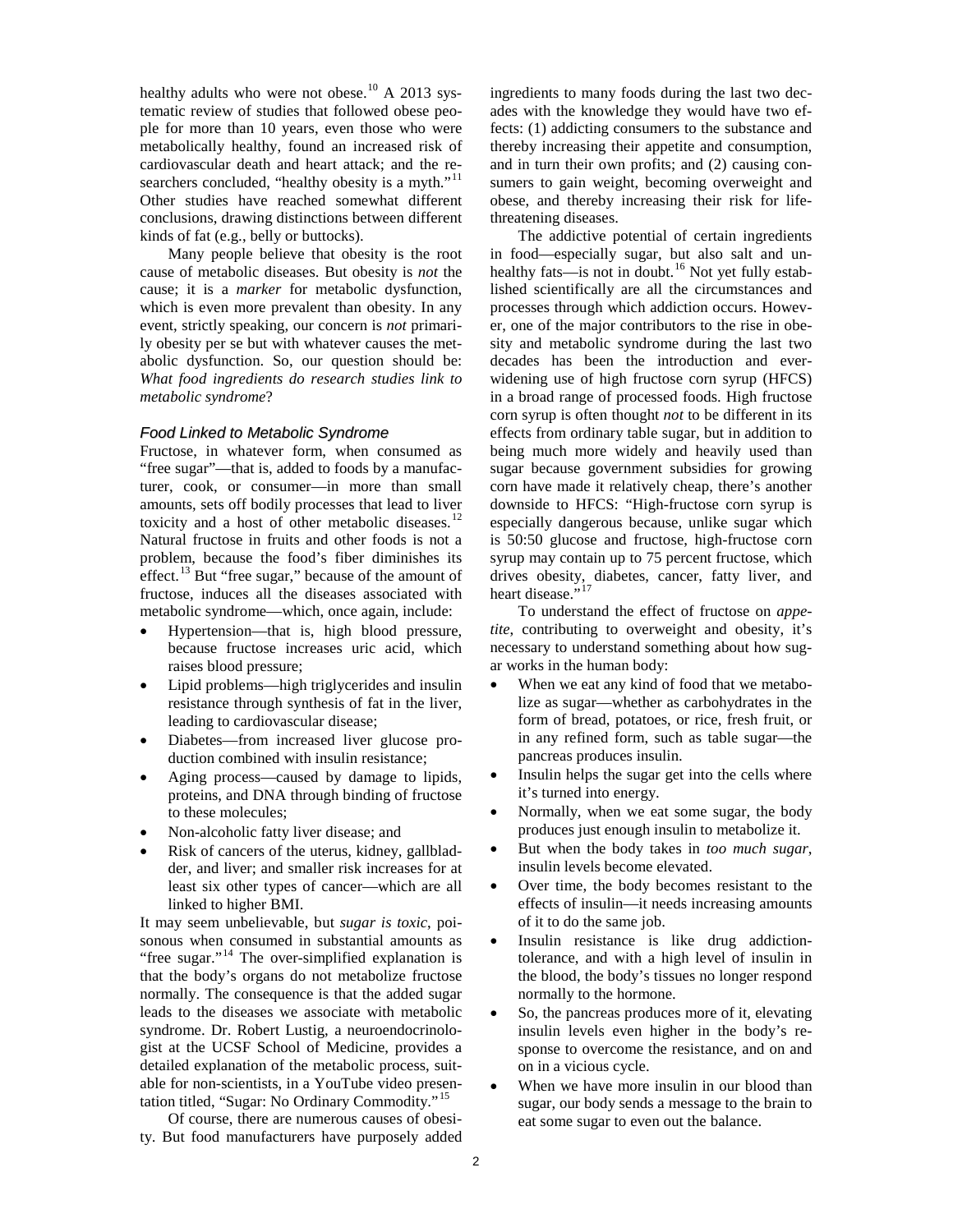- But every time we eat more sugar, our insulin level goes up even more—causing us to want more sugar.
- In the meantime, we store the excess sugar as *fat*, increasing BMI, slowing down metabolism, and promoting heart disease, high blood pressure, dementia, and cancer.

How addictive is sugar and other forms of fructose? Researchers have found that rats overwhelmingly prefer water sweetened with saccharin to cocaine.<sup>[18](#page-7-12)</sup> Substituting sugar-water for saccharin doesn't change the rats' preference. Offering the rats larger doses of cocaine doesn't alter their preference for saccharin. The research subjected 24 cocaine-addicted rats to similar trials, and at the end of 10 days the majority preferred saccharin. The researchers concluded that sugar increases the levels of the brain-chemical dopamine, leading to a craving for more sweets.

#### *Mass-Addiction to Toxic Amounts of Sugar*

To understand the genesis of our county's addiction to toxic quantities of free sugar, we need to consider the role of "Big Food," and the similarities between the major agricultural and food industry players, their strategies and tactics, and the objectives and methods employed earlier by "Big Tobacco."<sup>[19](#page-7-13)</sup>

Big Tobacco is a term of contempt often applied to the tobacco industry in general, or more particularly to the "big three" tobacco corporations in the United States—Philip Morris (Altria), Reynolds American (RJR), and Lorillard—because of the toxicity of their products and their strategies and tactics to foist those products on the public. Big Food similarly is a term of contempt that refers to giant multinational food, drink and alcohol companies that use strategies and tactics like those developed earlier by the tobacco industry

How big is Big Food? Big Food refers to the five largest food companies: PepsiCo, Dole, General Mills, Nestle, and Kraft Foods. Their combined revenues in 2012 were \$216 *billion* dollars an average of \$43 billion per company. These companies combine their resources, working together to influence legislation, both at the national and state level. The Grocery Manufacturers Association, the voice for more than 300 food and beverage companies, promotes Big Food's lobbying interests. The Association is currently spending millions to prevent GMO (genetically modified organism) labeling in the U.S.

What are the strategies and tactics of "Big Food" that are like those employed by "Big Tobacco"?[20](#page-7-14)

- The tobacco industry pledged to regulate itself in good faith, and the food industry has made similar disingenuous pledges.
- The tobacco industry introduced products

claimed to be "safer," and the food industry has responded similarly.

- The tobacco industry simultaneously manipulated and denied the addictive nature of their products, and the food industry has done similarly.
- The tobacco industry mounted massive lobbying and public relations initiatives to obstruct government regulatory action, and the food industry has launched similar initiatives.

What are the important *differences* between the circumstances affecting the initiatives of Big Food and Big Tobacco, making the efforts of Big Food even more insidious? $2^{21}$  $2^{21}$  $2^{21}$ 

- Food is necessary to survive, whereas tobacco is not.
- Food is relatively cheap, whereas tobacco is not.
- Food is legal, whereas tobacco is *not* legal for minors.
- Food is for sale everywhere without restrictions, whereas tobacco sales are restricted.
- Food is desirable because of an innate human preference, whereas no such preference exists for tobacco.

#### *Industry Market Control and Profitability*

In a manner of speaking, the public exists in an agribusiness- and food industry-designed *advertising-public relations bubble* in which the growers and manufacturers control virtually all the sounds and images they hear and see about food. The public, a large proportion of which doesn't even read a daily newspaper or watch a TV news program, rarely if ever encounters the kind of information about food presented here.

For the mass of consumers, agribusiness and food industry advertising and promotions (e.g., product placement in movies and TV programs) dominate their experience of information about food. For example: the food and beverage industries are currently spending about \$400 million a year on marketing soda to teenagers.<sup>[22](#page-7-0)</sup> So Big Food can defeat the possibility of teenagers imagining alternative messages by ensuring that their exposure to alternatives is virtually nonexistent.

The public often has little or no knowledge of the extraordinary *political* influence wielded by agribusiness and the food industry, both in the U.S. Congress and in state legislatures. It's not a stretch of the imagination to think that most Americans would be shocked or at least surprised to learn that more than a dozen states have passed laws making it a tort—one is subject to a civil lawsuit—to "disparage" perishable agricultural or food industry products. Growers can sue anyone who criticizes their perishable product.

State legislatures passed these laws in response to agribusiness and food industry interests when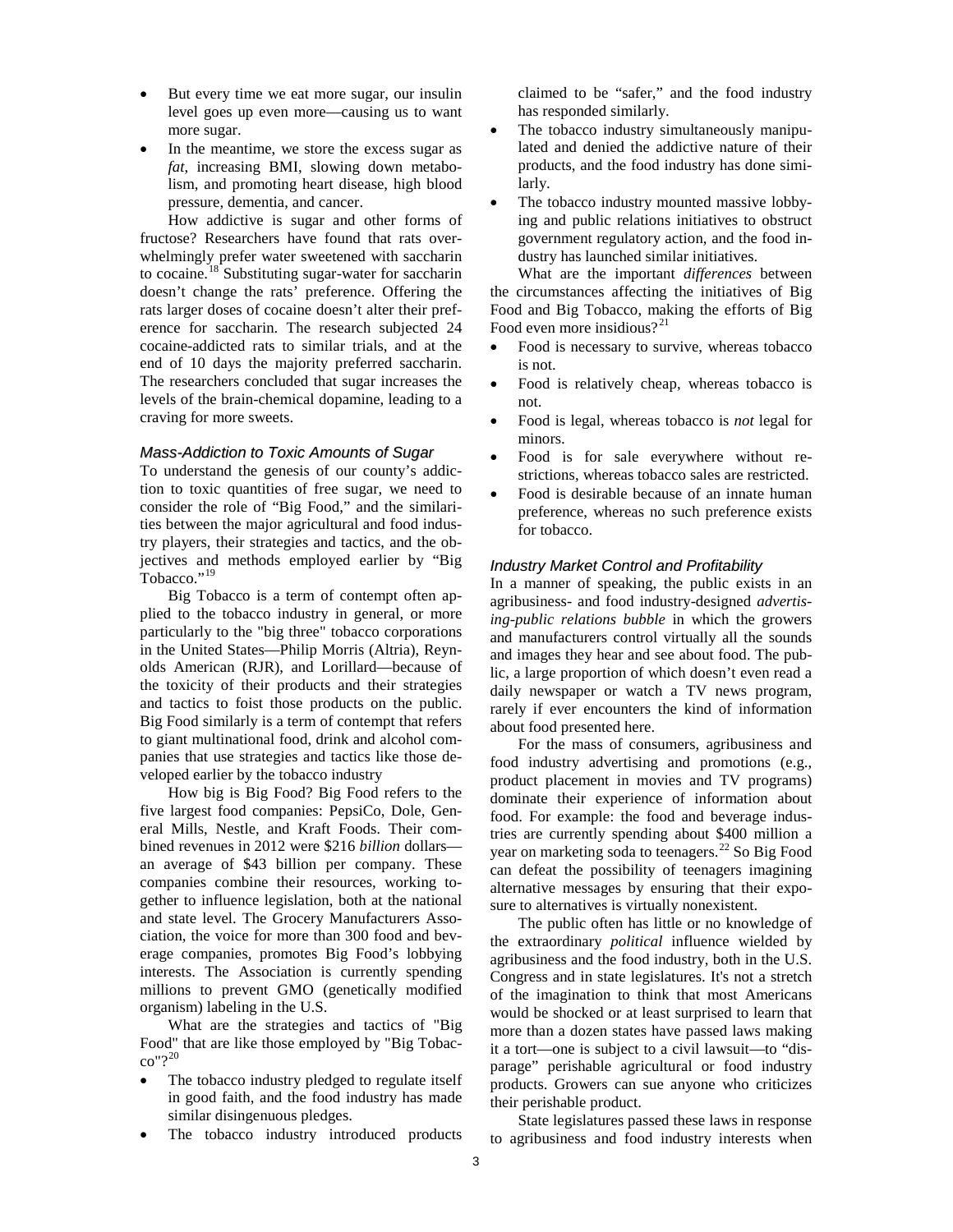their products were "disparaged" by nonprofit public-interest and news-reporting organizations that were disseminating food-safety information. Various organizations have successfully resisted these statutes in trial and appellate courts, because they put unconstitutional limits on First Amendment free-speech rights.<sup>[23](#page-7-16)</sup> But they nonetheless have a chilling effect on journalism and food-safety organizations, since suits by mega-corporations can easily drain their bank accounts. Yet it doesn't occur to most Americans to think that any industry has the power to secure the passage of laws in multiple states that dramatically limit their First Amendment freedom-of-speech rights.

The public is ignorant of the extent to which agribusiness and the food industry have sponsored the development of *food science* programs. Thousands of students in colleges and universities have majored in the field, which gives them the ability to introduce obscure ingredients into food products that have as one of their primary purposes, *addicting consumers* to those products.<sup>[24](#page-7-3)</sup> To the average consumer, reading the list of ingredients on food packaging simply deepens the mystery of what the ingredients represent; there is nothing to suggest in the list of ingredients that their inclusion has been designed to make the product addictive. Moreover, agribusiness and the food industry understand and exploit susceptibility to food addiction based on one's genetic inheritance—that is, that many people are highly susceptible to becoming addicted to certain foods, particularly sugar.

## *Social Costs of Sugar*

The long-term economic, health-care, and human costs of metabolic syndrome place sugar overconsumption in the same category as tobacco. The United States endures about \$150 billion annually in lost productivity, and spends somewhere between \$200 and \$225 billion annually on healthcare resources for morbidities associated with metabolic syndrome. The U.S. spends approximately 75 percent of all health-care dollars now on treating these diseases and their resultant disabilities. Because the military rejects 25 percent of all applicants for obesity-related reasons, the past three occupants of the U.S. Surgeon General's office and the Chairman of the U.S. Joint Chiefs of Staff have declared obesity "a threat to national security."

One of the most damaging consequences of addiction to sugar is the stigma, potentiated by the phenomenal growth of social media, attached to obesity.<sup>[25](#page-7-17)</sup> Dictionary definitions of stigma define it as "a mark of disgrace or infamy; stain or reproach, as on one's reputation"—which includes extremely bad reputation, public reproach, or strong condemnation as the result of a shameful, criminal, or outrageous acts.

The characteristics of "*weight* stigma" include

treating obese individuals as:

- Lazy
- Weak-willed
- Unsuccessful
- **Unintelligent**
- Lacking self-discipline
- Lacking willpower
- Noncompliant with weight loss treatment

The consequences of stigmatization include prejudice and discrimination against overweight and obese people that result from stereotypes, which are common in workplaces, health care facilities, educational institutions, mass media, and interpersonal relationships.

Why shouldn't we stigmatize overweight and obese individuals? $26$  Stigmatization poses serious risks to their psychological and physical health. Stigmatization generates health disparities; and recently we've seen reports of doctors admitting they don't treat overweight and obese patients the same as those of normal weight.<sup>[27](#page-7-19)</sup> Stigmatization exacerbates social inequities<sup>[28](#page-7-20)</sup> and interferes with implementation of obesity-prevention efforts.

There are serious questions regarding the efficacy of the U.S. national policy-response to the obesity epidemic.[29](#page-7-21) Education has focused on *individual* choices regarding nutrition and physical activity. In effect, much of the effort to bring about weight loss has involved stigmatizing by directly or indirectly proposing that excess weight or obesity is the result of personal failing—that the individual is lazy, lacks self-control, etc. What are the drivers of this approach?

Both the tobacco industry and the food industry have revealed their diet-ideology in their persistent concentration on *personal responsibility*. Keep in mind that what the "helping professions" regard as the causes of disease and death, these industries regard as "profit centers" to improve their bottomline. So, it's in their interest to argue that smoking too much or eating too much isn't the result of the *intended addictive qualities* of their products, but rather it's the consumer's *personal responsibility*. People who "overdo it" are undisciplined, lazy, morally weak, etc. In this regard, we might ask ourselves: Why does the claim of "personal responsibility" for the ill effects of tobacco and food ring true in American society? American culture, which idolizes rugged individualism, ridicules and dismisses social causes and sociological analysis. Why should the tobacco and food industries want to stigmatize the consumers of their products? Stigmatization has the ultimate effect of letting the food industry off the hook for civil liability, and it deters regulatory legislation that could ameliorate the situation.

If individuals are *not* mostly or entirely responsible for their excess weight or obesity, who or what is responsible? In the first instance, of course,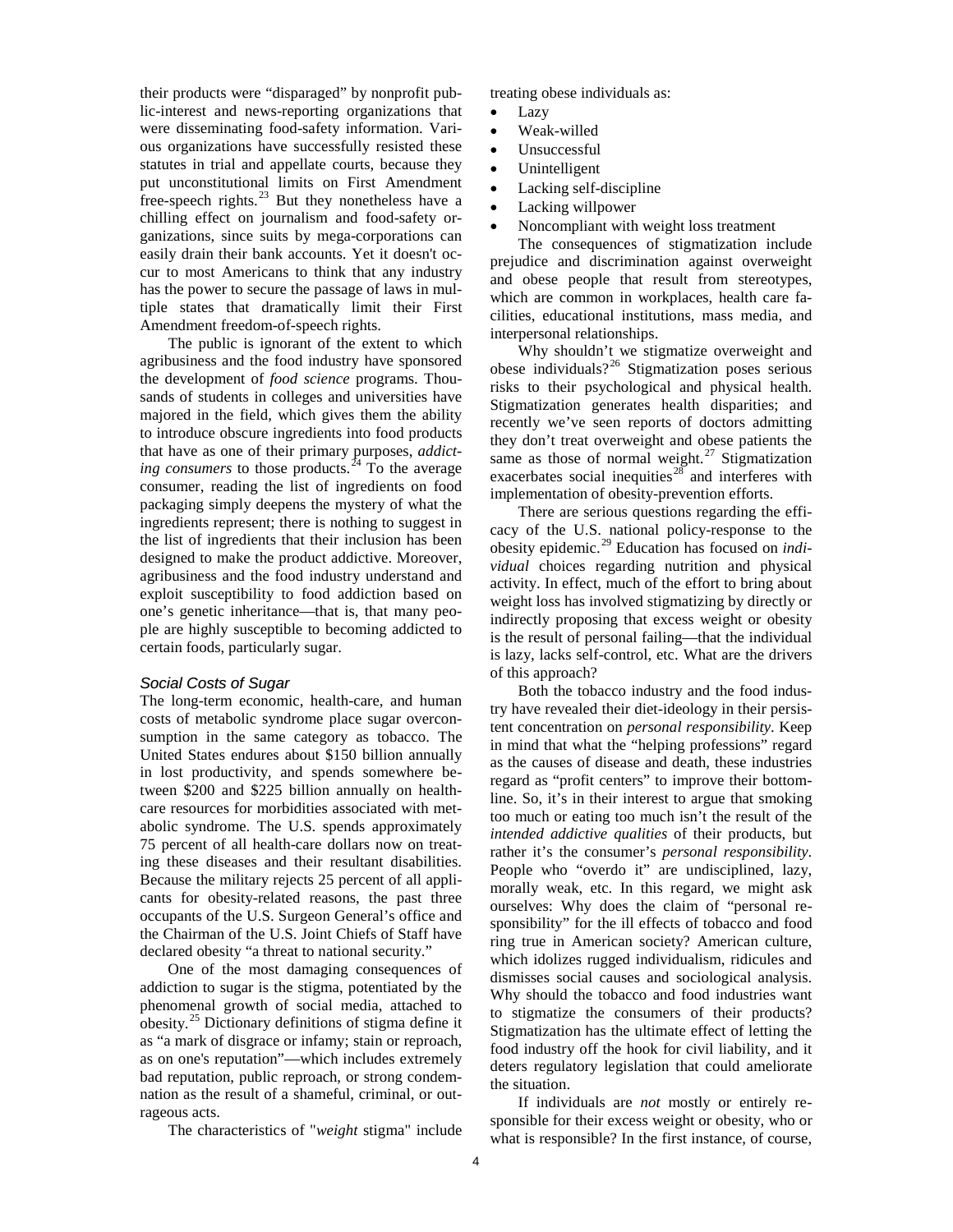as already noted, manufacturers purposely make many foods addictive. In addition, other important variables include genetic and biological factors regulating body weight, and multiple social and economic influences that have significantly altered the environment to promote and reinforce obesi-ty.<sup>[30](#page-7-22)</sup> Influences have included: advancements in workplace technology and reduction of manual labor that have resulted in decreased energy expenditure; the built environment that has decreased opportunities for healthy lifestyle behaviors by way of urban design, land use, and public transportation availability; density and location of food stores and restaurants that have reinforced unhealthy eating habits; and neighborhood barriers to safety and walkability that have inhibited exercise.

What significant changes have taken place in the *food environment* in the last couple of decades? There has been a substantial increase in the accessibility of inexpensive foods. Prices of caloriedense foods and beverages have decreased considerably in contrast to increasing prices of fresh fruits, vegetables, fish, and dairy items, contributing to increased consumption of unhealthy foods, especially as the portion sizes of these foods have grown considerably larger. Significant marketing and advertising of unhealthy, energy-dense foods by the food industry contribute to excessive food consumption in important ways, especially for children, who are heavily targeted.

How does the food industry manage to create and sustain a "toxic food environment"? Again, as we have already noted, agribusiness and the food industry control our food environment primarily by promoting addiction to unhealthy quantities of sugar; massive advertising and public relations initiatives; and exercising extraordinary legislative influence, as evidenced by their success in passage of agricultural disparagement laws.

What's the relationship between stigmatizing obese individuals and *social inequality*? A disproportionate percentage of the obese are low-income people. Research reported in 2010 suggests the obesity epidemic is substantially due to growing insecurity, stress, and a sense of *powerlessness* in societies where high-sugar and high-fat foods are increasingly omnipresent.<sup>[31](#page-7-23)</sup> After exploring the evidence of a link between stress and obesity, the authors suggest that the obesity epidemic is symptomatic of a social mistake: the continual pursuit of maximum economic growth in rich countries where the problem of material scarcity has essentially been solved. When the researchers began to study the issue of obesity, they realized that those most overweight are the least privileged members of society. And among the least privileged, it tended to be minorities. And among minorities, it tended to be women. The people who possess the least control over their lives suffer the greatest insecurity

and stress.

What are the progressive policy recommendations regarding obesity stigma? We should address weight stigma when working with overweight and obese individuals; include anti-stigma messages in obesity prevention campaigns; and focus on health outcomes—not achieving an ideal weight.<sup>[32](#page-7-24)</sup>

It's blindingly obvious that obesity prevention needs to go beyond individual behavior to policies that target the social and environmental conditions that foster obesity and metabolic syndrome in the first place. Withal, it's reasonable to promote "behavioral justice" in relation to obesity. That is, we should not hold individuals responsible for healthy behavior if they do not have full access to the conditions that enable such behavior. We should not ignore personal responsibility, but our *emphasis* should shift from personal blame to ensuring social justice.

### *Regulating Sugar as Potentially Toxic*

As already noted, the fructose component of sugar, HFCS, honey, agave syrup,  $33$  etc., when consumed as "free sugar" is toxic and addictive, with the same potential as ethanol (i.e., alcohol), and has a high potential for abuse because of tolerance—the body requires greater amounts for the same effect.

What are the usual *Diagnostic and Statistical Manual of Mental Disorders* (DSM)<sup>[34](#page-7-26)</sup> criteria for regulation and control of similar substances—and does fructose satisfy these criteria?

- Unavoidability (e.g., 80 percent of 600,000 food items sold today have sugar or HFCS added);
- Physical tolerance and withdrawal; and
- Psychological addiction—including:
	- 1. Craving or strong desire to use (e.g., uncontrolled appetite);
	- 2. Use that undermines major role obligations (e.g., illness that affects work and school);
	- 3. Recurrent use in physically hazardous situations (e.g., eating compulsively while driving);
	- 4. Use notwithstanding resulting social or interpersonal problems (e.g., social ridicule and rejection because of overweight or obesity);
	- 5. Increased dosage, over an extended period, beyond what the user originally intended;
	- 6. Numerous failed attempts to quit or reduce the amount used (e.g., endless unsuccessful dieting);
	- 7. Time spent seeking or recovering from use;
	- 8. Interference with normal life activities (e.g., family relationships); and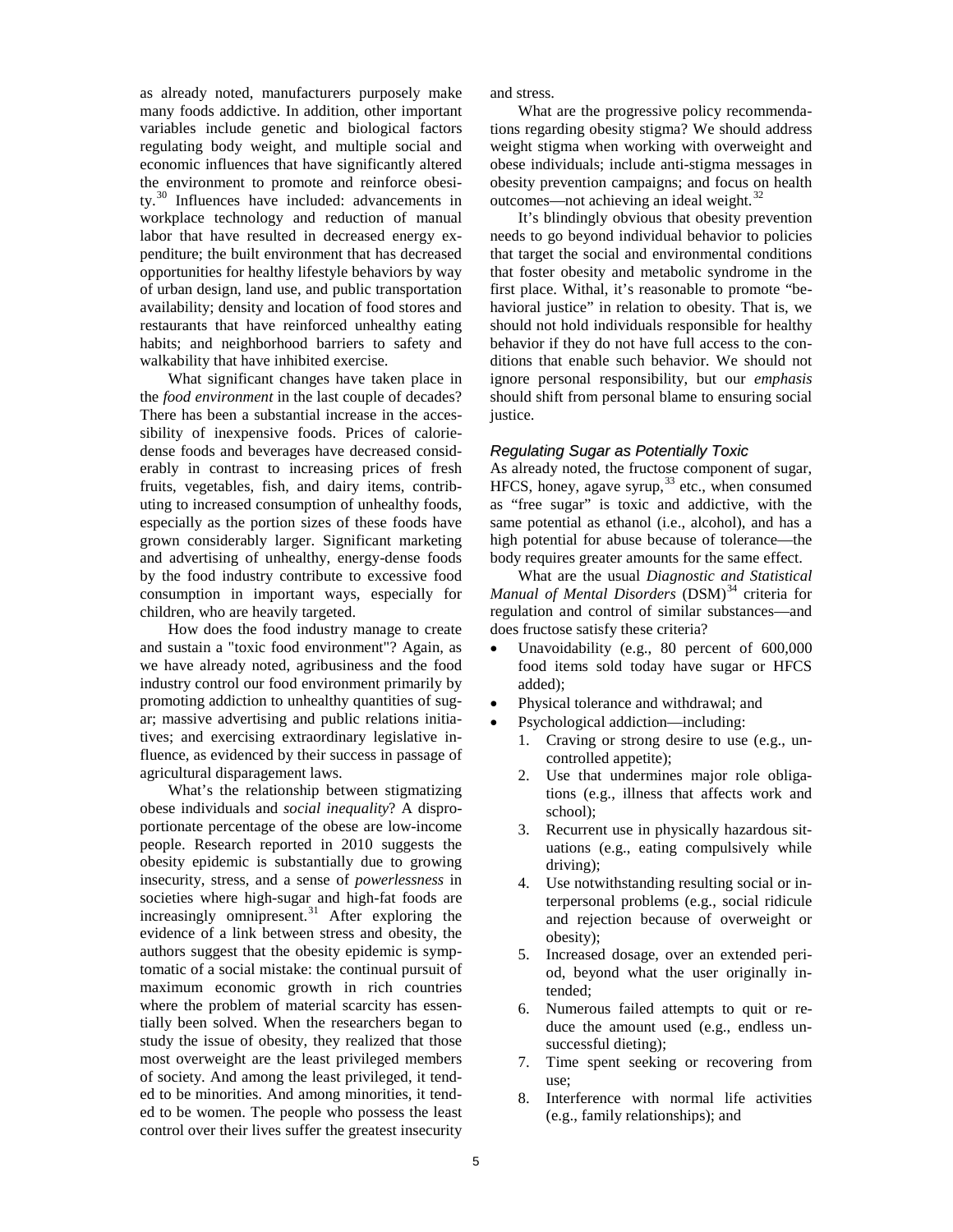9. Use notwithstanding wide-ranging negative consequences.

What possible public health policies could reduce the morbidity and mortality associated with sugar overconsumption? The policies governments have adopted to limit smoking provide a model that points to the following:

- Taxing processed foods that have added sugar with special excise and sales taxes; $35$
- Limiting availability by restricting when certain sugar-laden products are available for sale, controlling the location and density of retail markets that sell the products, and limiting who can legally purchase the products;
- Reducing or removing subsidies for corn production that create low-cost HFCS;
- Promoting healthy foods through WIC (the Special Supplemental Nutrition Program for Women, Infants, and Children) and SNAP (Special Nutrition Assistance Program—food stamps) programs;
- Limiting the amount of sugar that producers and distributors can legally add to foods; and
- Requiring that the U.S. Food and Drug Administration, as a matter of policy, remove fructose from the GRAS or Generally Regarded as Safe list, which allows food manufacturers to add unlimited amounts to any food.

What constituencies and interest groups might we expect to oppose and support such policies? The opposition would certainly include agribusiness and Big Food, plus all the industries and services linked to them. In support, we would expect to find most parents, health professionals, and the health-insurance industry.

### *Envisioning A Spectrum of Action*

What's undoubtedly needed to speed up the adoption of obesity-related health policies and ultimately transform the health of the nation itself is (1) a variety of coordinated grassroots organizing and lobbying campaigns to achieve a unified purpose, aimed at legislative and policy changes, (2) eventually the launching of a national social-mediadriven consumer boycott, and (3) civil and criminal legal actions.

We certainly have myriad opportunities for organizing campaigns. Beginning on the local level, for example, parents of school-age children in California have the option of using the so-called "trigger law" to take control of their local schools. According to the California Department of Education, "The Parent Empowerment Act enables parents and legal guardians who are dissatisfied with their children's struggling schools to voice their discontent and overhaul the structure and operations of their schools. The law creates a process which allows parents of students in low-performing schools to sign a petition to implement one of the intervention models—replacing all or some of the staff, turning the school over to a charter operator, transforming it through some programs, or closing the school altogether."<sup>[36](#page-7-28)</sup> This law, incidentally, gives parents the means to introduce into their local schools, health-oriented innovations—such as eliminating junk-food vending machines from the school grounds, requiring that only healthy foods be served in the cafeteria, and mandating curriculum updates that focus on social and political action in addition to individual behavior and lifestyle changes to combat the metabolic-disease epidemic.

As the evidence confirms, reversing the epidemic of metabolic-syndrome diseases will require, especially in the early stages, far more than the commitments of individuals to change their behavior or lifestyle. The lack of public knowledge about metabolic disease, the role of agribusiness and Big Food in promoting unhealthy food choices and consumption, and the devastating individual and social consequences of the epidemic indicate its causes and the "cure." Thus, the antidote to this epidemic must envision a spectrum of action, from grassroots organizing and lobbying of legislative bodies to a broad-based public education campaign, targeted legal actions, and ultimately a mass boycott-movement to convince the food industry and its surrogate political allies that it's not in their economic interest to continue promoting foods that are both addictive and toxic—especially when laced with "free sugar."

<sup>&</sup>lt;sup>1</sup> "A Spoonful of Sugar" is a song from Walt Disney's 1964 film and the musical versions of *Mary Poppins*, composed by Robert B. Sherman and Richard M. Sherman.

<sup>&</sup>lt;sup>2</sup> Numerous BMI calculators are available online, including one provided by the Centers for Disease Control and Prevention at http://www.cdc.gov/healthyweight/assessing/bmi/.

<sup>3</sup> See Cynthia L. Ogden et al., "Obesity Among Adults in the United States—No Statistically Significant Change since 2003–2004," *NCHS Data Brief*, No. 1, National Center for Health Statistics (November 2007)

<sup>[</sup>http://www.cdc.gov/nchs/data/databriefs/db01.pdf] and U.S. Department of Health and Human Services, *Health, United States, 2013*, Centers for Disease Control and Prevention, DHHS Publication No. 2014-1232 (2014:213) [http://www.cdc.gov/nchs/data/hus/hus13.pdf#064].

 $4 \overline{4}$  From 2007-2008 to 2015-02016, obesity (BMI  $\geq$  30) increased from 33.7 percent to 39.6 percent of the U.S. adult population 20 years or older. See Craig M. Hales et al., "Trends in Obesity and Severe Obesity Prevalence in US Youth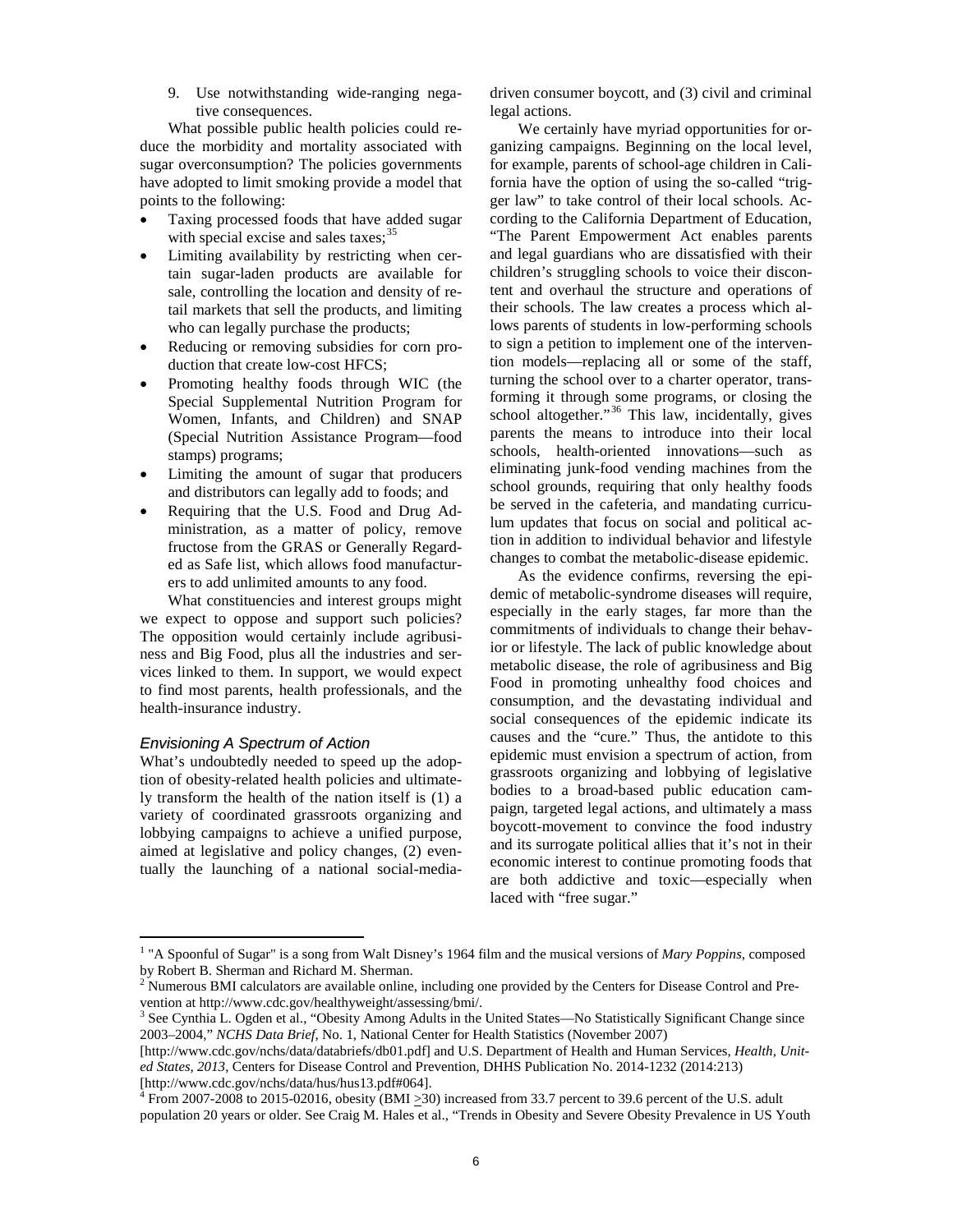and Adults by Sex and Age, 2007-2008 to 2015-2016," American Medical Association, Research Letter (March 23, 2018) [https://jamanetwork.com/journals/jama/fullarticle/2676543].

<span id="page-6-4"></span><sup>5</sup> For example, see Ryan K. Masters, "The Impact of Obesity on US Mortality Levels: The Importance of Age and Co-<br>hort Factors in Population Estimates," *American Journal of Public Health*, 103(10):1895-1902 (2013).

<sup>6</sup> See "Obese Kids' Artery Plaque Similar to Middle-aged Adults," *Science Daily* (November 12, 2008) [http://www.sciencedaily.com/releases/2008/11/081111142558.htm].

<sup>7</sup> Quoted by Pam Belluck in "Child Obesity Seen As Warning of Heart Disease," *New York Times* (November 12, 2008).

<sup>8</sup> The rates varied from a low of 8.2 percent to a high of 20 percent, topping 15 percent in 18 states. See Trust for America's Health, "The State of Childhood Obesity," Robert Wood Johnson Foundation (n.d.) [https://stateofobesity.org/childhood].

 $9$  For example, see S.L. Appleton et al., "Diabetes and cardiovascular disease outcomes in the metabolically healthy obese phenotype: a cohort study," *Diabetes Care*, 36(8):2388-94 (2013).<br><sup>10</sup> See Joshua A. Bell et al., "The Natural Course of Healthy Obesity Over 20 Years," *Journal of the American College* 

*of Cardiology*, 65(1):101-2 (2015) [http://content.onlinejacc.org/article.aspx?articleID=2087915].<br><sup>11</sup> See Caroline K. Kramer, "Are Metabolically Healthy Overweight and Obesity Benign Conditions? A Systematic Review and

<sup>12</sup> See: Jeffrey B. Schwimmer et al., "Effect of Low Free Sugar Diet vs Usual Diet on Nonalcoholic Fatty Liver Disease in Adolescent Boys, A Randomized Clinical Trial," JAMA Preliminary Communication (January 22, 2019) [https://jamanetwork.com/journals/jama/fullarticle/2721179?guestAccessKey=ffa785f7-f1ce-49f0-b577-

c1c94fd91f0a&utm\_source=silverchair&utm\_campaign=jama\_network&utm\_content=weekly\_highlights&cmp=1&ut m\_medium=email]; J.S. Wang et al., "Adiposity and glucose intolerance exacerbate components of metabolic syndrome in children consuming sugar-sweetened beverages: QUALITY cohort study," *Pediatric Obesity*, 8:284-93 (2012); Jiawei Wang, "Consumption of added sugars and development of metabolic syndrome components among a sample of youth at risk of obesity," *Applied Physiology, Nutrition, and Metabolism*, 39(4):512 (2014); George A. Bray et al., "Sugar-sweetened beverages and risk of metabolic syndrome and type 2 diabetes: a meta-analysis," *Diabetes Care*, 33(11):2471 (2010); and Richard J. Johnson et al., "Potential role of sugar (fructose) in the epidemic of hypertension, obesity and the metabolic syndrome, diabetes, kidney disease, and cardiovascular disease," *American Journal of* 

<sup>13</sup> Beyond lessening the negative effects of sugar that occurs in foods naturally, in fruit for example, a high-fiber diet can have extraordinarily positive effects. See Yang Yang et al., "Association Between Dietary Fiber and Lower Risk of All-Cause Mortality: A Meta-Analysis of Cohort Studies," *American Journal of Epidemiology*, 181(2):83-91 January 2015)—the abstract for which concludes: "A higher dietary fiber intake was associated with a reduced risk of death" (p. 83). For specific beneficial effects, see for example: Bjoern O. Schroeder et al., "Bifidobacteria or Fiber Protects Against Diet-Induced Microbiota-Mediated Colonic Mucus Deterioration," *Cell Host & Microbe*, 23(1):27-40 (January 2018); Ping-Yu Wang et al., "Higher intake of fruits, vegetables or their fiber reduces the risk of type 2 diabetes: A meta-analysis," *Journal of Diabetes Investigation*, 7(1):56-69 (January 2016); and Yihua Wu et al., "Association between dietary fiber intake and risk of coronary heart disease: A meta-analysis," *Clinical Nutrition*, 34(4):603-611 (August 2015).

<sup>14</sup> See Robert H. Lustig et al., "Public Health: The toxic truth about sugar," *Nature*, 482:27-29 (2012). See also Department of Health and Human Services, Department of Agriculture, *Scientific Report of the 2015 Dietary Advisory Committee, Advisory Report to the Secretary of Health and Human Services and the Secretary of Agriculture* (February 2015) [http://www.health.gov/dietaryguidelines/2015-scientific-report/PDFs/Scientific-Report-of-the-2015-Dietary-Guidelines-Advisory-Committee.pdf] for the federal government's advisory report on dietary guidelines, which reflects the current research on the toxic effects of "free sugar."

<sup>15</sup> Online at https://www.youtube.com/watch?v=-sVIJEhnRu4.<br><sup>16</sup> See Picower Institute for Learning and Memory, "Decoding sugar addiction," *MIT News* (January 29, 2015) [http://mews.mit.edu/2015/decoding-sugar-addiction—0129]; Edward H. Nieh et al., "Decoding Neural Circuits that Control Compulsive Sucrose Seeking," *Cell*, 160:528-41 (January 29, 2015) [www.cell.com/cell/pdf/S0092- 8674(15)00004-5.pdf]; Christopher M. Olsen, "Natural Rewards, Neuroplasticity, and Non-Drug Addictions," *Neuropharmacology*, 61(7):1109-22 (December 2011) [https://www.ncbi.nlm.nih.gov/pmc/articles/PMC3139704/pdf/nihms-287046.pdf]; American Society of Addiction Medicine, "Definition of Addiction" (2011)

<span id="page-6-0"></span>[https://www.asam.org/quality-practice/definition-of-addiction]; Yogarabindranath Swarna Nantha, "Addiction to Sugar and Its Link to Health Morbidity: A Primer for Newer Primary Care and Public Health Initiatives in Malaysia," *Journal of Primary Care and Community Health*, 5(4):263-70 (2014); Mark Hyman, "5 Clues You Are Addicted to Sugar," *Huffington Post* (June 26, 2013) [http://www.huffingtonpost.com/dr-mark-hyman/sugar-

<span id="page-6-2"></span><span id="page-6-1"></span>addiction\_b\_3502807.html]; and James J. Dinicolantonio and Sean C. Lucan, "Sugar Season. It's Everywhere, and Addictive," New York Times (December 22, 2014).

See Mark Hyman, *Eat Fat, Get Thin* (New York-Boston-London: Little, Brown and Company, 2016), p. 48 (Kindle edition).

<span id="page-6-3"></span><sup>18</sup> See Magalie Lenoir et al., "Intense Sweetness Surpasses Cocaine Reward," *PLoS ONE*, 2(8):e698 (2007) [http://www.plosone.org/article/fetchArticle.action?articleURI=info%3Adoi%2F10.1371%2Fjournal.pone.0000698#ab stract0].

<sup>19</sup> Our comparisons of Big Tobacco and Big Food rely on Kelly D. Brownell and Kenneth E. Warner, "The Perils of